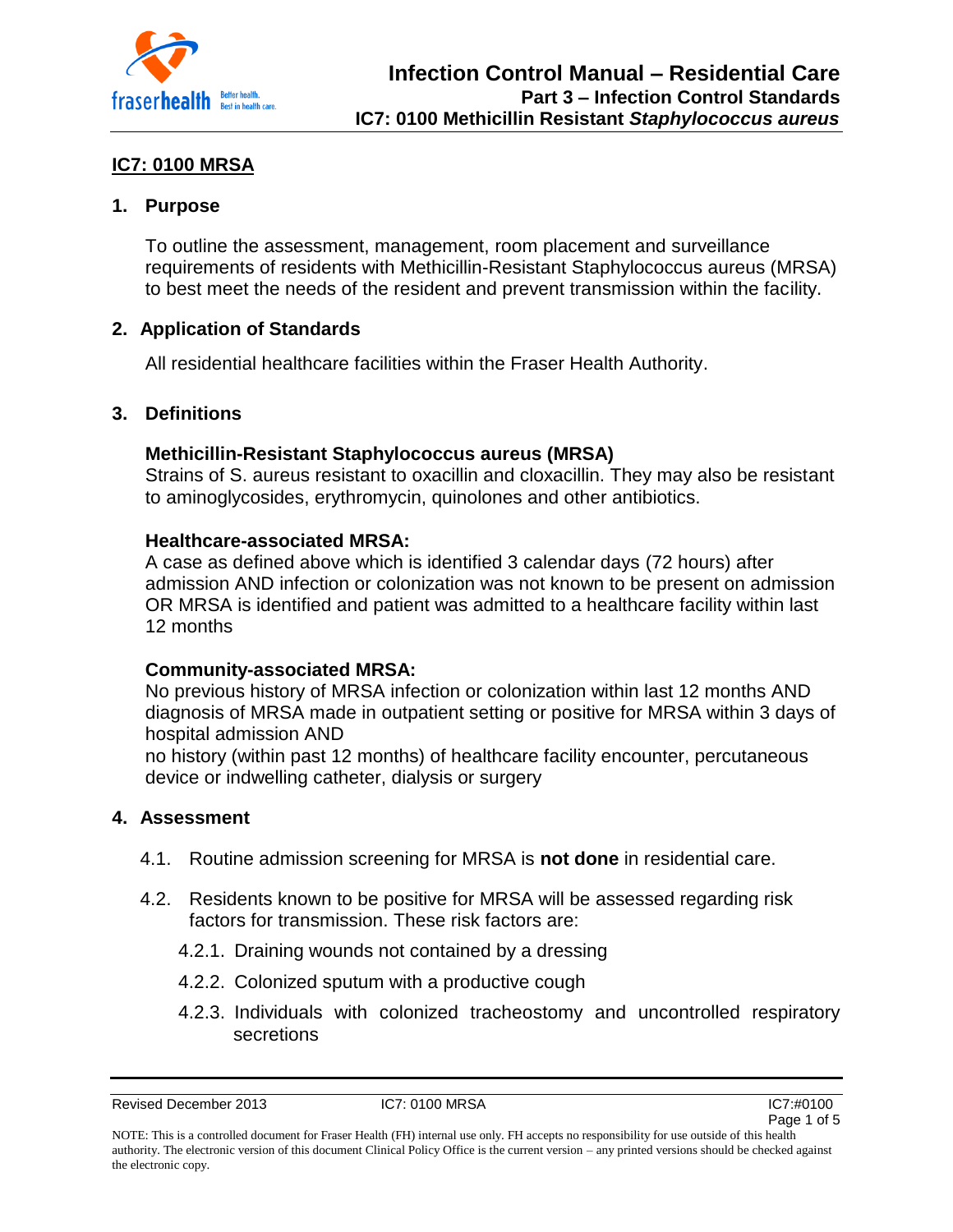

- 4.2.4. Individuals with respiratory infections
- 4.2.5. Individuals with wound or stoma drainage that is not contained by a dressing or appliance
- 4.2.6. Individuals with desquamating skin conditions (e.g. psoriasis, burn patients)?
- 4.2.7. Individuals who are cognitively impaired
- 4.2.8. Individuals who have poor hygiene and are non-compliant with instructions
- 4.3 Residents will be admitted if colonization or infection with MRSA on admission.

#### **5. Management**

- 5.1. Residents with an active MRSA infection with draining wounds that are not contained by a dressing are to be maintained on Contact precautions until the wound can be covered or the infection is resolved. See IC 6: 0400 Contact precautions and IC6:0410 Appendix I for Contact Precautions signage
- 5.2. Residents with colonized sputum and a productive cough are to be maintained on Droplet/Contact precautions for the duration of the productive cough. See IC6: 0600 Droplet/Contact precautions and IC6: 0600 Appendix I for Droplet /Contact precautions signage
- 5.3. For residents with colonized sputum and no cough they are to be maintained on routine practice
- 5.4. Residents that are colonized with MRSA are to be managed as per routine practice.
- 5.5. Resident hand hygiene is to be performed upon leaving their room.
- 5.6. Dedicate resident care equipment, slings, transfer belts, and ensure they low level disinfected (see IC13:0600) when removing from room.
- 5.7. Equipment that cannot be resident specific must be low level disinfected between uses. (IC13: 0600)
- 5.8. Bag soiled laundry at point of use
- 5.9. Dispose of waste through the general garbage.
- 5.10. Bathing frequency and routines are the same as other residents, follow established tub cleaning procedure.

NOTE: This is a controlled document for Fraser Health (FH) internal use only. FH accepts no responsibility for use outside of this health authority. The electronic version of this document Clinical Policy Office is the current version – any printed versions should be checked against the electronic copy.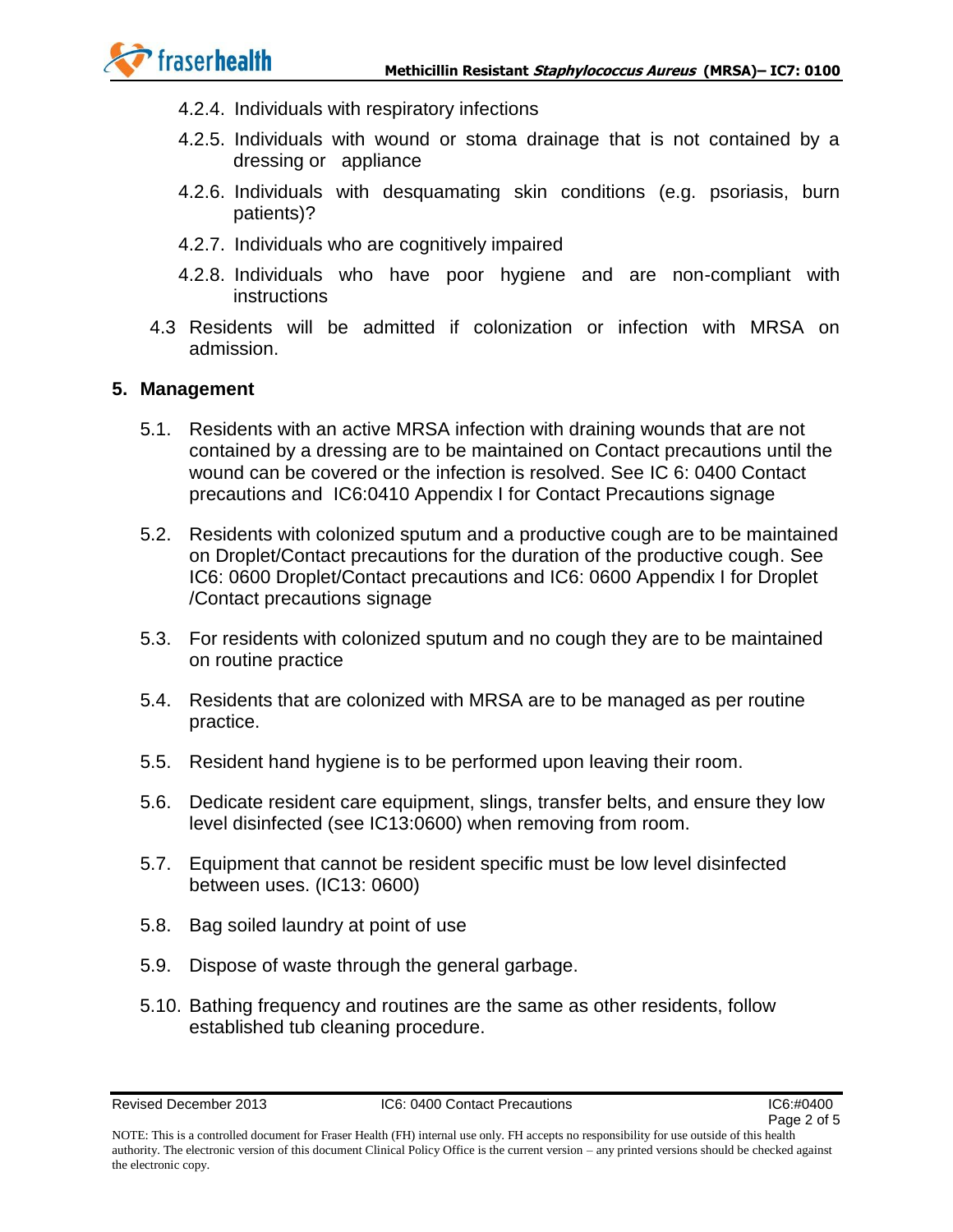

- 5.11. When transporting/transferring resident to another Facility for tests, procedures, or admission notify the receiving facility of MRSA status of the resident.
	- 5.11.1. Include the MRSA status on the written transfer documents.
	- 5.11.2. Notify transferring ambulance of MRSA status
- 5.12. For visiting/outings with family and friends encourage hand hygiene on entry and exit to room, unit and facility. When resident is on additional precautions all must follow instructions as per precautions card when in contact with the resident or the environment
- 5.13. **Do not** decolonization residents in residential care.

#### **6. Room Placement**

- 6.1. A single room with dedicated bathroom is preferred.
- 6.2. Two or more residents with MRSA may share a room (cohort).
- 6.3. MRSA positive (colonized or infected) without risk factors may share a room with non-MRSA residents that do not have open wounds, ostomies or invasive devices including tubes, drains and catheters etc.
- 6.4. MRSA positive (colonized or infected) with risk factors may not share a room with non-MRSA residents that have open wounds, ostomies or invasive devices including tubes, drains and catheters etc.

#### **7. Outbreak**

- 7.1. Ensure case definition for outbreak met, two or more person to person transmission of MRSA in a facility.
- 7.2. Increase cleaning to 2 X per day ensuring frequently touched surfaces are included in the second clean. Regular cleaning agent can be used. IPCP will request the enhanced cleaning in the Operated facilities and Director of Care in the contracted facilities.
- 7.3. Contact infection control for additional information during an outbreak.
- 7.4. Discharge cleaning is required upon discontinuation of isolation precautions.

#### **8. Related Fraser Health Policies and Procedures**

- 8.1.Fraser Health Residential Care Infection Control Manual:
	- 8.1.1. IC5: 0100 Routine Practices

NOTE: This is a controlled document for Fraser Health (FH) internal use only. FH accepts no responsibility for use outside of this health authority. The electronic version of this document Clinical Policy Office is the current version – any printed versions should be checked against the electronic copy.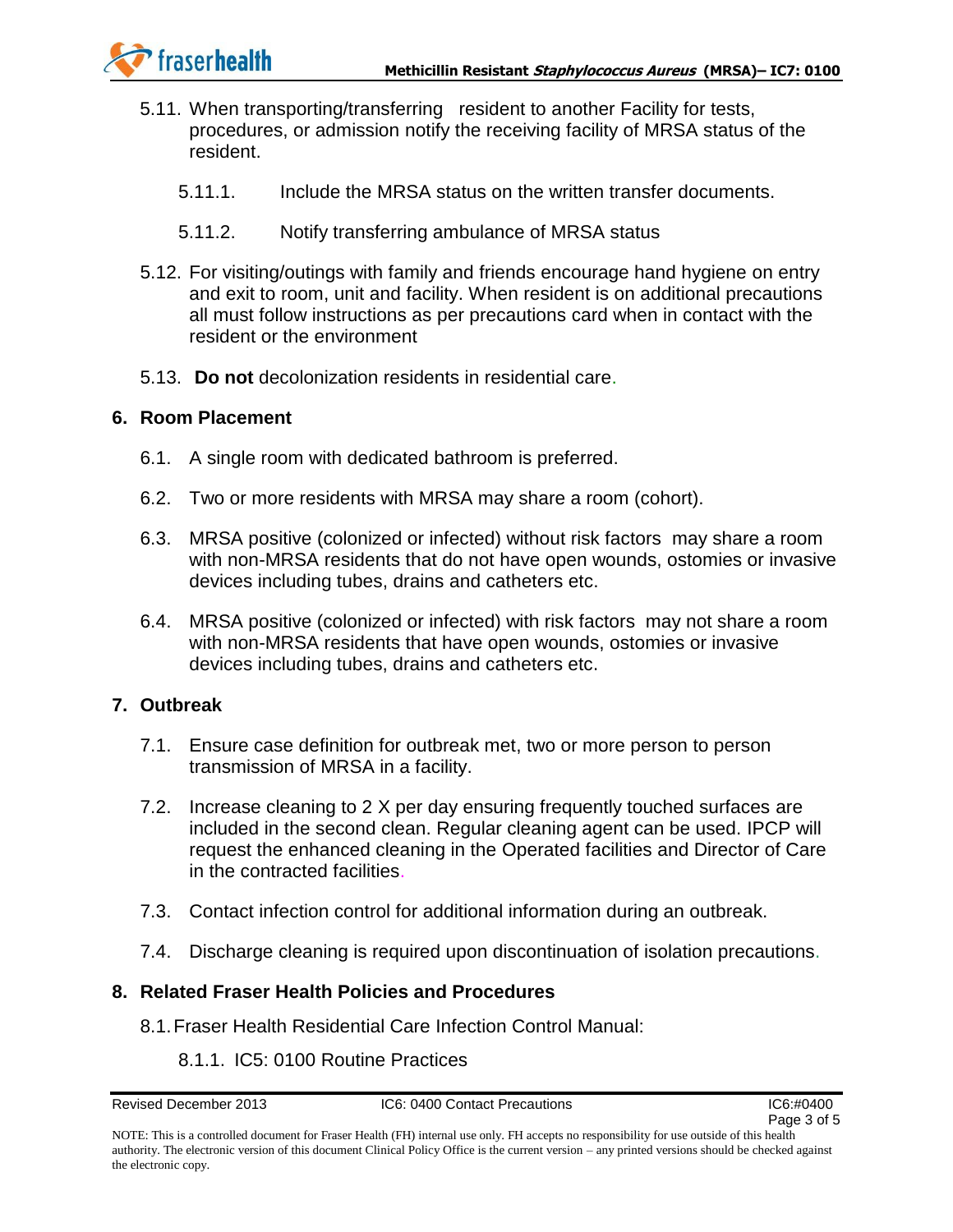

- 8.1.2. Contact precautions
- 8.1.3. Droplet/Contact precautions

### **9. Related Signage**

- 9.1.IC6:0410 Appendix I Contact Precautions
- 9.2.IC6:0610 Appendix I Droplet/Contact Precaution

#### **10.References**

Provincial Infection Control Network (2008). PIC Net Antibiotic Resistant Organism Provincial Guidelines.

[http://www.picnetbc.ca//sites/picnetbc2/files/Guidelines/ARO\\_Guidelines\\_final\\_Nov](http://www.picnetbc.ca/sites/picnetbc2/files/Guidelines/ARO_Guidelines_final_November2008.pdf) [ember2008.pdf](http://www.picnetbc.ca/sites/picnetbc2/files/Guidelines/ARO_Guidelines_final_November2008.pdf)

Ministry of Health and Long Term Care (2007). Best Practice for Infection Prevention and Control of Resistant *Staphylococcus Aureus* and *Enterococci.*

[http://www.health.gov.on.ca/english/providers/program/infectious/diseases/ic\\_staff.](http://www.health.gov.on.ca/english/providers/program/infectious/diseases/ic_staff.html) [html](http://www.health.gov.on.ca/english/providers/program/infectious/diseases/ic_staff.html)

Adolf W. Karchmer and Arnold S. Bayer. Clinical Methicillin-Resistant *Staphylococcus aureus:* An Evolving Clinical Challenge Infectious Diseases. 2008; 46:S342–3. 2008. [1]

Ari Robicsek, Jennifer L. Beaumont, Suzanne M. Paule, Donna M. Hacek, Richard B. Thomson, Karen L. Kaul, Peggy King, and Lance R. Peterson. Universal Surveillance for Methicillin-Resistant *Staphylococcus aureus* in 3 Affiliated Hospitals. 2008 American College of Physicians [2]

David K. Henderson. Managing methicillin-resistant staphylococci: A paradigm for preventing nosocomial transmission of resistant organisms. doi:10.1016/j.ajic.2006.05.228 [3]

Giuseppe Papia, Marie Louie, Arnold TrallaClaudette Johnson, Veronica Collins, Andrew E. Simor, Screening high-risk patients for methicillin resistant *staphylococcus aureus* on admission to the hospital: is it cost effective? Infection Control and Hospital Epidemiology, July 1999. [4]

John A. Jernigan, Amy L. Pullen, Laura Flowers, Michael Bell, William R. Jarvis. Prevalence Of And Risk Factors For Colonization With Methicillin-Resistant *Staphylococcus Aureus* At The Time Of Hospital Admission. Infection Control And Hospital Epidemiology June 2003. [5]

NOTE: This is a controlled document for Fraser Health (FH) internal use only. FH accepts no responsibility for use outside of this health authority. The electronic version of this document Clinical Policy Office is the current version – any printed versions should be checked against the electronic copy.